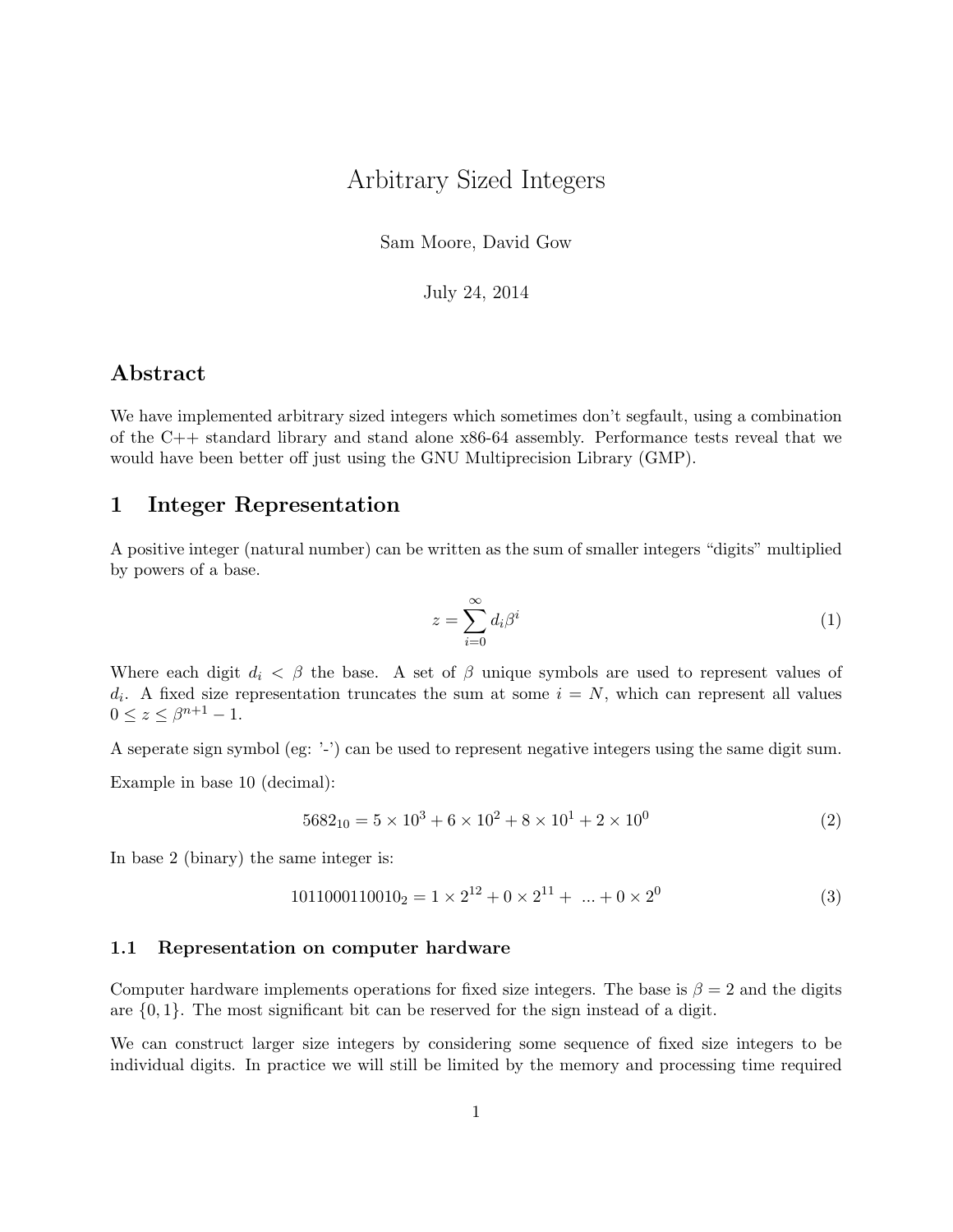for "big" integers.

For example, we can represent  $5682_{10}$  as a single 16 bit digit or as the sum of two 8 bit digits. Each digit is being written in base 2 or 10 because there is not a universal base with  $\geq 2^8$  unique symbols.

$$
5682_{10} = 0001011000110010_2 = 10110_2 \times 2^8 + 110010_2 \times 2^0 \tag{4}
$$

$$
= 22_{10} \times 2^8 + 50_{10} \times 2^0 \tag{5}
$$

#### 2 Addition Algorithms

Addition  $s = a + b$  is done by adding digits from least to most significant.

$$
s = \sum_{i=0}^{\infty} (a_i + b_i)\beta^i
$$

Considering the contributions to the sum of the  $i<sup>th</sup>$  and  $(i + 1)<sup>th</sup>$  digits:

$$
s_i\beta^i + s_{i+1}\beta^{i+1} = (a_i + b_i)\beta^i + (a_i + b_i)\beta^{i+1}
$$
\n(6)

$$
\implies s_i + s_{i+1}\beta = (a_i + b_i) + (a_{i+1} + b_{i+1})\beta \tag{7}
$$

(8)

If the sum  $a_i + b_i \geq \beta$ , ie: It cannot be represented in base  $\beta$ , then we can rewrite this as:

$$
s_i + s_{i+1}\beta = \beta + (a_i + b_i - \beta) + (a_{i+1} + b_{i+1})\beta \tag{9}
$$

$$
= (a_i + b_i - \beta) + (a_{i+1} + b_{i+1} + 1)\beta \tag{10}
$$

So we can use the digits  $s_i = (a_i + b_i - \beta) < \beta$  and  $s_{i+1} = (a_{i+1} + b_{i+1} + 1)$ . This operation is the  $carry<sup>1</sup>$  $carry<sup>1</sup>$  $carry<sup>1</sup>$ .

The x64 instruction set includes an *add with carry* instruction adc which will add fixed sized digits and set a flag to indicate a carry. This allows for easy adding of an array of digits representing an arbitrary sized integer.

#### 3 Subtraction Algorithms

Similarly, subtraction  $s = a - b$  is done from least to most significant digit. If the result of  $a_i - b_i < 0$ then we borrow from a higher digit.

 $s_i + s_{i+1}\beta = \beta + (a_i - b_i + \beta) + (a_{i+1} - b_{i+1} - 1)\beta$ 

<sup>&</sup>lt;sup>1</sup>I'm pretty sure that is not a rigorous definition but close enough